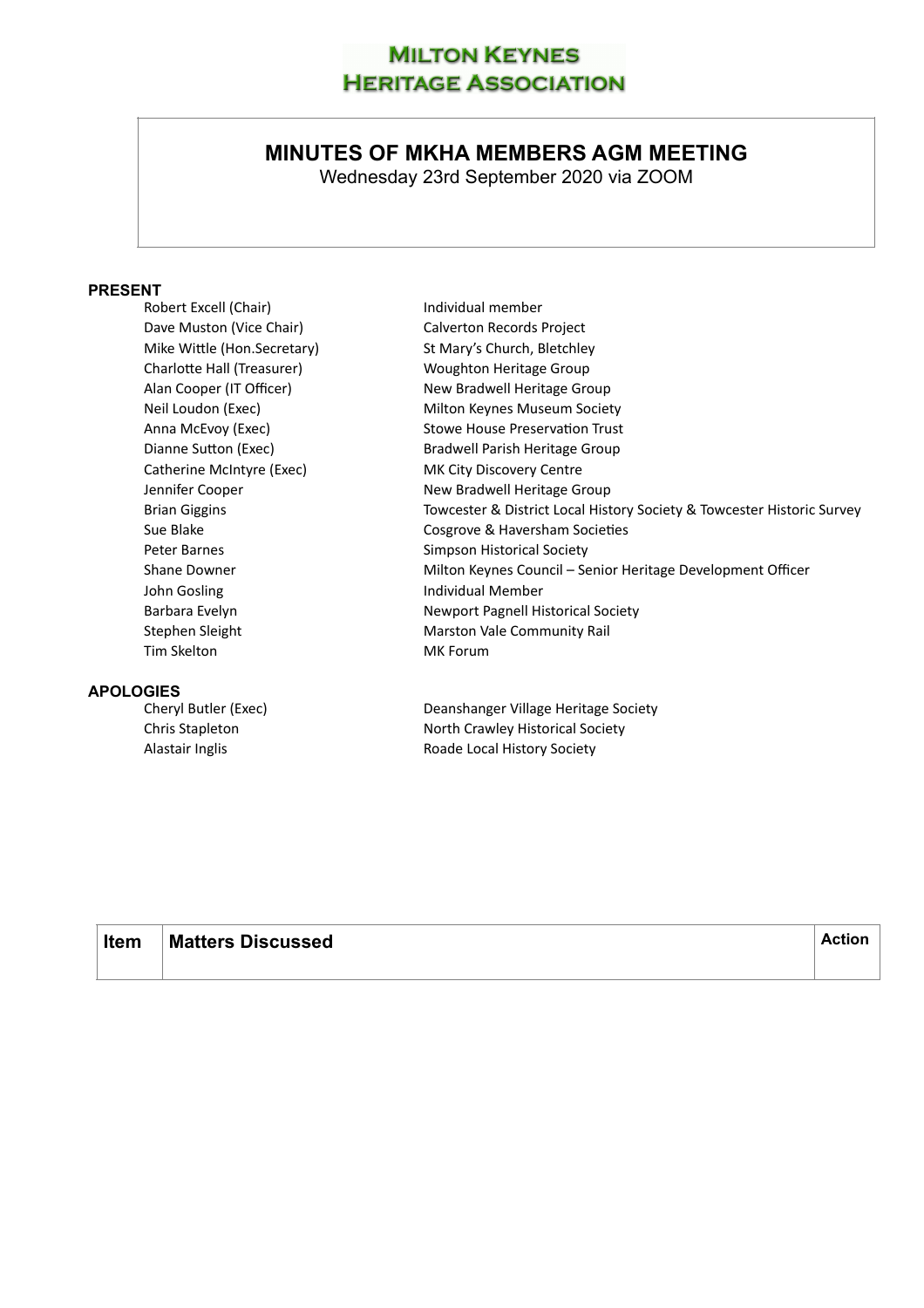| 1.0          | <b>Welcome</b>                                                                                                                                                                                                                                                                                                                                                                                                                       |    |
|--------------|--------------------------------------------------------------------------------------------------------------------------------------------------------------------------------------------------------------------------------------------------------------------------------------------------------------------------------------------------------------------------------------------------------------------------------------|----|
|              | The Chair, Robert, welcomed all to the online Zoom AGM.                                                                                                                                                                                                                                                                                                                                                                              |    |
| 2.0          | <b>Minutes of the Last AGM</b>                                                                                                                                                                                                                                                                                                                                                                                                       |    |
|              | Minutes from the last AGM dated 25th September 2019 were agreed & approved subject to<br>minor amendments.regarding the attendees. Proposed Dianne Sutton; 2nd Neil Louden.                                                                                                                                                                                                                                                          |    |
| 3.0          | <b>Matters Arising</b>                                                                                                                                                                                                                                                                                                                                                                                                               |    |
|              | Local Heritage List (paragraph 2.2) - It was noted that Simon Peart had assessed all<br>nominations with a view to gaining authority for the first set of successful nominations in<br>January 2021.                                                                                                                                                                                                                                 |    |
| 4.0          | <u>Chairman's Report 2019 / 2020 (see full text circulated prior to meeting plus slide 4)</u>                                                                                                                                                                                                                                                                                                                                        |    |
| 4.1<br>4.2   | Meetings - It had only been possible to run 2 member meetings since the last AGM due to<br>COVID19;                                                                                                                                                                                                                                                                                                                                  |    |
|              | Heritage Open Days - covered under separate item;                                                                                                                                                                                                                                                                                                                                                                                    |    |
| 4.3          | Communications with MK Council - covered under separate item;                                                                                                                                                                                                                                                                                                                                                                        |    |
| 4.4<br>4.5   | New Town Heritage Register - covered under separate item;<br>Grants - Received and awarded. Grant procedure on hold due to COVID19 but a special<br>grant of £1k had been received by MKHA to help through this difficult period. MKHA<br>expressed thanks to Shane Downer. Archaeological Society grant in pipe line;                                                                                                               |    |
| 4.6          | <b>MKHA Officer &amp; Committee succession - Thanks was expressed to Dianne for her service</b><br>to MKHA Executive Committee since 2002;                                                                                                                                                                                                                                                                                           |    |
| 4.7          | <b>ARCHMK</b> – New archiving project -covered under separate item;                                                                                                                                                                                                                                                                                                                                                                  |    |
| 4.8          | <b>Membership</b> - It was noted that MKHA had a steady membership of 70 member<br>organisations;                                                                                                                                                                                                                                                                                                                                    |    |
| 4.9<br>4.10  | <b>MKHA Services - see report;</b><br>Loan Equipment - see report;                                                                                                                                                                                                                                                                                                                                                                   |    |
| 4.11<br>4.12 | Information Sheets - see report;<br>Speakers List - Thanks to Alan details of previous speakers are available through the<br>website and links. Speakers from Family History Society may be willing to talk to non FHS<br>groups;                                                                                                                                                                                                    | AC |
| 4.13         | MKHA Websites - Thanks was expressed to Alan for everything he had been doing in this<br>area and the MKHA Newsletter throughout this difficult time with COVID19;                                                                                                                                                                                                                                                                   |    |
| 4.14         | Transfer of sites to Wordpress - Alan was thanked for managing to transfer all bar one<br>website to Wordpress to enable better access from hand held devices;                                                                                                                                                                                                                                                                       |    |
| 4.15         | <b>MKHA Newsletter - see report;</b>                                                                                                                                                                                                                                                                                                                                                                                                 |    |
| 4.16         | Discover Milton Keynes - see report;                                                                                                                                                                                                                                                                                                                                                                                                 |    |
| 4.17         | Other Activities - see full report.                                                                                                                                                                                                                                                                                                                                                                                                  |    |
| 5.0          | Treasurer's Report - Charlotte Hall (see full report circulated prior to meeting and<br>slides 5 & 6)                                                                                                                                                                                                                                                                                                                                |    |
|              | It was noted that MKHA had an overall balance of £26293.98 as of 31st August 2020.<br>Thanks was expressed to the Auditor. MKHA is well placed to continue to support members.<br>It was noted that there were still 7 outstanding membership fees to come in due to disruption<br>because of COVID19. Also a couple of venues had been booked and paid for but not used<br>due to COVID19. Treasurer is in touch with those venues. |    |
|              | Treasurers Report was duly adopted. Proposed by Charlotte Hall; 2nd Robert Excell; Carried<br>unanimously.                                                                                                                                                                                                                                                                                                                           |    |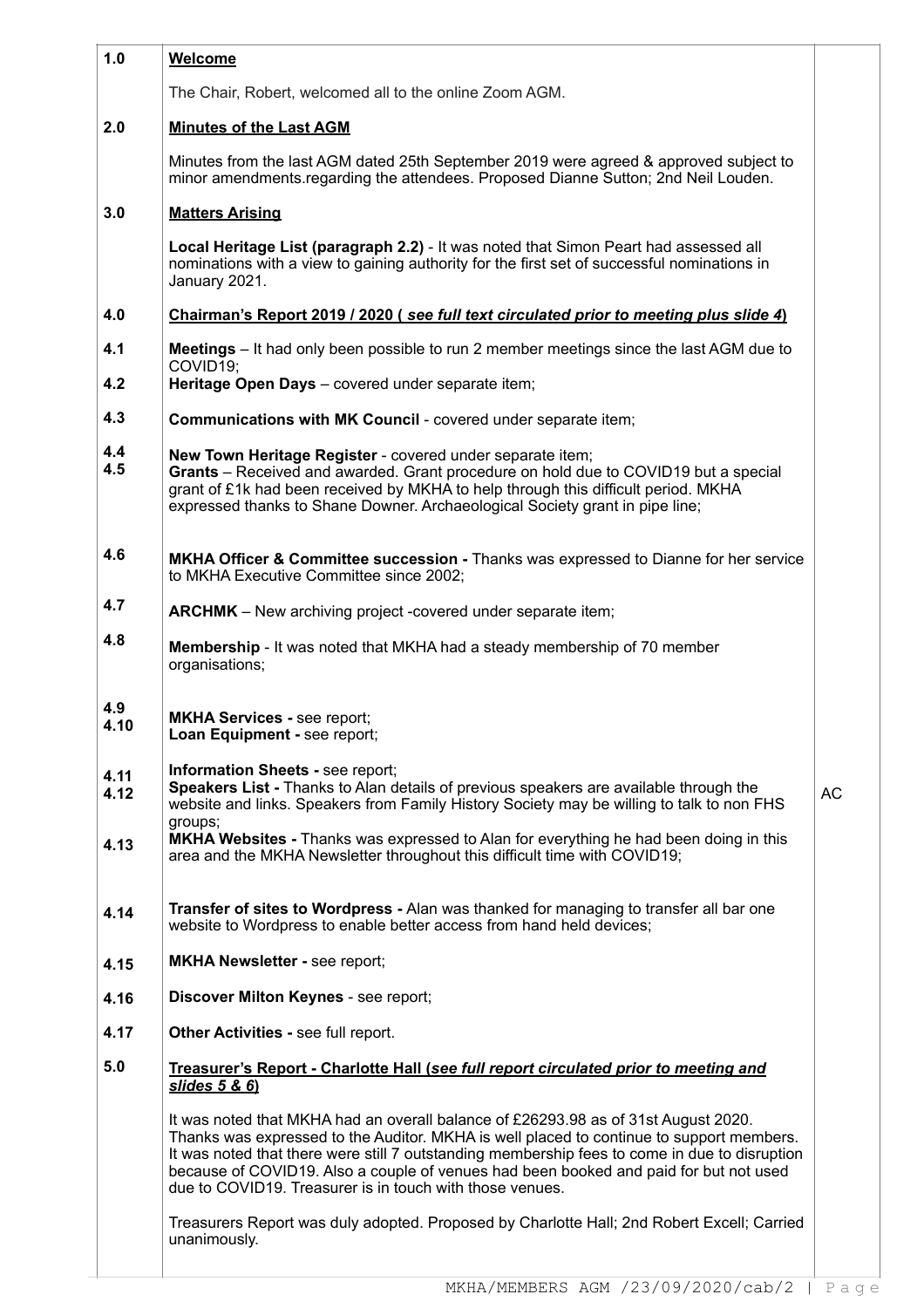| 6.0   | <b>Election of Officers</b>                                                                                                                                                                                                                                                                                                                                                                                                                                      |                                                                                    |                                                                                                                                                        |  |  |  |
|-------|------------------------------------------------------------------------------------------------------------------------------------------------------------------------------------------------------------------------------------------------------------------------------------------------------------------------------------------------------------------------------------------------------------------------------------------------------------------|------------------------------------------------------------------------------------|--------------------------------------------------------------------------------------------------------------------------------------------------------|--|--|--|
|       | It was noted that Dianne was stepping down from the Executive Committee (see above)<br>which left two vacancies on the executive. All other members had agreed to stand and were<br>reelected en bloc. Proposed by Dianna Sutton; 2nd by Tim Skelton.                                                                                                                                                                                                            |                                                                                    |                                                                                                                                                        |  |  |  |
|       | <b>Officers</b><br>Robert Excell<br>David Muston<br><b>Charlotte Hall</b><br>Mike Wittle<br>Alan Cooper                                                                                                                                                                                                                                                                                                                                                          | Chair<br>Vice Chair<br>Treasurer<br>Hon Secretary<br>Website & IT Technical Office | <b>Individual Member</b><br><b>Calverton Records Project</b><br><b>Woughton Heritage Group</b><br>St Mary's Church, Bletchley<br>New Bradwell Heritage |  |  |  |
|       | <b>Executive Committee</b><br>Anna McEvoy<br><b>Cheryl Butler</b><br>Neil Loudon<br><b>Catherine McIntyre</b>                                                                                                                                                                                                                                                                                                                                                    |                                                                                    | <b>Stowe House Preservation Trust</b><br>Deanshanger Village Heritage Society<br>Milton Keynes Museum Society<br><b>MK City Discovery Centre</b>       |  |  |  |
| 7.0   | A.o.B                                                                                                                                                                                                                                                                                                                                                                                                                                                            | <b>AGM CLOSED</b>                                                                  |                                                                                                                                                        |  |  |  |
| 7.1   | <b>Arch MK Report</b>                                                                                                                                                                                                                                                                                                                                                                                                                                            |                                                                                    |                                                                                                                                                        |  |  |  |
|       | Anna referred meeting to slides 8 & 9 of presentation to AGMit was noted that £3700 had<br>been granted for this project from the Community Foundation. Dr Ellie Pridgeon had been<br>appointed as the Consultant Archivist. It was also noted that the foundation recognised that<br>due to COVID19 the time scale of the project could be extended.                                                                                                            |                                                                                    |                                                                                                                                                        |  |  |  |
|       |                                                                                                                                                                                                                                                                                                                                                                                                                                                                  |                                                                                    | A brief discussion was held on what work could be done on-line and what could not.                                                                     |  |  |  |
| 7.2   | <b>MKC Heritage Report</b>                                                                                                                                                                                                                                                                                                                                                                                                                                       |                                                                                    |                                                                                                                                                        |  |  |  |
|       | Shane referred to his presentation for the AGM and slides 10 to 19.                                                                                                                                                                                                                                                                                                                                                                                              |                                                                                    |                                                                                                                                                        |  |  |  |
|       | Slide 11 - Business Programmes;                                                                                                                                                                                                                                                                                                                                                                                                                                  |                                                                                    |                                                                                                                                                        |  |  |  |
|       | Slide 12 - Design City Strand;                                                                                                                                                                                                                                                                                                                                                                                                                                   |                                                                                    |                                                                                                                                                        |  |  |  |
|       | Slide 13 - International Design City;                                                                                                                                                                                                                                                                                                                                                                                                                            |                                                                                    |                                                                                                                                                        |  |  |  |
|       |                                                                                                                                                                                                                                                                                                                                                                                                                                                                  | Slide 14 - Complimentary layers of time, identity and history;                     |                                                                                                                                                        |  |  |  |
|       |                                                                                                                                                                                                                                                                                                                                                                                                                                                                  |                                                                                    | Slide 15 - MK Futures 2050 Commission Report: Making a Great City Greater;                                                                             |  |  |  |
|       |                                                                                                                                                                                                                                                                                                                                                                                                                                                                  | Slide 16 - A Festival of Creative Urban Living (2019);                             |                                                                                                                                                        |  |  |  |
|       |                                                                                                                                                                                                                                                                                                                                                                                                                                                                  | Slide 17 - Milton Keynes - An International Demonstrator City;                     |                                                                                                                                                        |  |  |  |
|       |                                                                                                                                                                                                                                                                                                                                                                                                                                                                  | Slide 18 - Milton Keynes Post COVID19 - the 15 Minute City;                        |                                                                                                                                                        |  |  |  |
|       | Slide 19 - Thanks                                                                                                                                                                                                                                                                                                                                                                                                                                                |                                                                                    |                                                                                                                                                        |  |  |  |
|       | Shane highlighted a number of points on his report:-                                                                                                                                                                                                                                                                                                                                                                                                             |                                                                                    |                                                                                                                                                        |  |  |  |
| 7.2.1 | Slide 11 - It was noted that the 'Festival of History' has been moved to 2022. HODs will<br>continue to go ahead in 2021 and it was noted that there was a record number of attendees<br>in 2019. Bradwell Abbey project will be completed by end of 2021 with an additional<br>£600,000 put into the project. The Great Linford Courtyard refurbishment was on track but it<br>was recognised that this project was more longterm. H&S work had been completed. |                                                                                    |                                                                                                                                                        |  |  |  |
|       |                                                                                                                                                                                                                                                                                                                                                                                                                                                                  |                                                                                    |                                                                                                                                                        |  |  |  |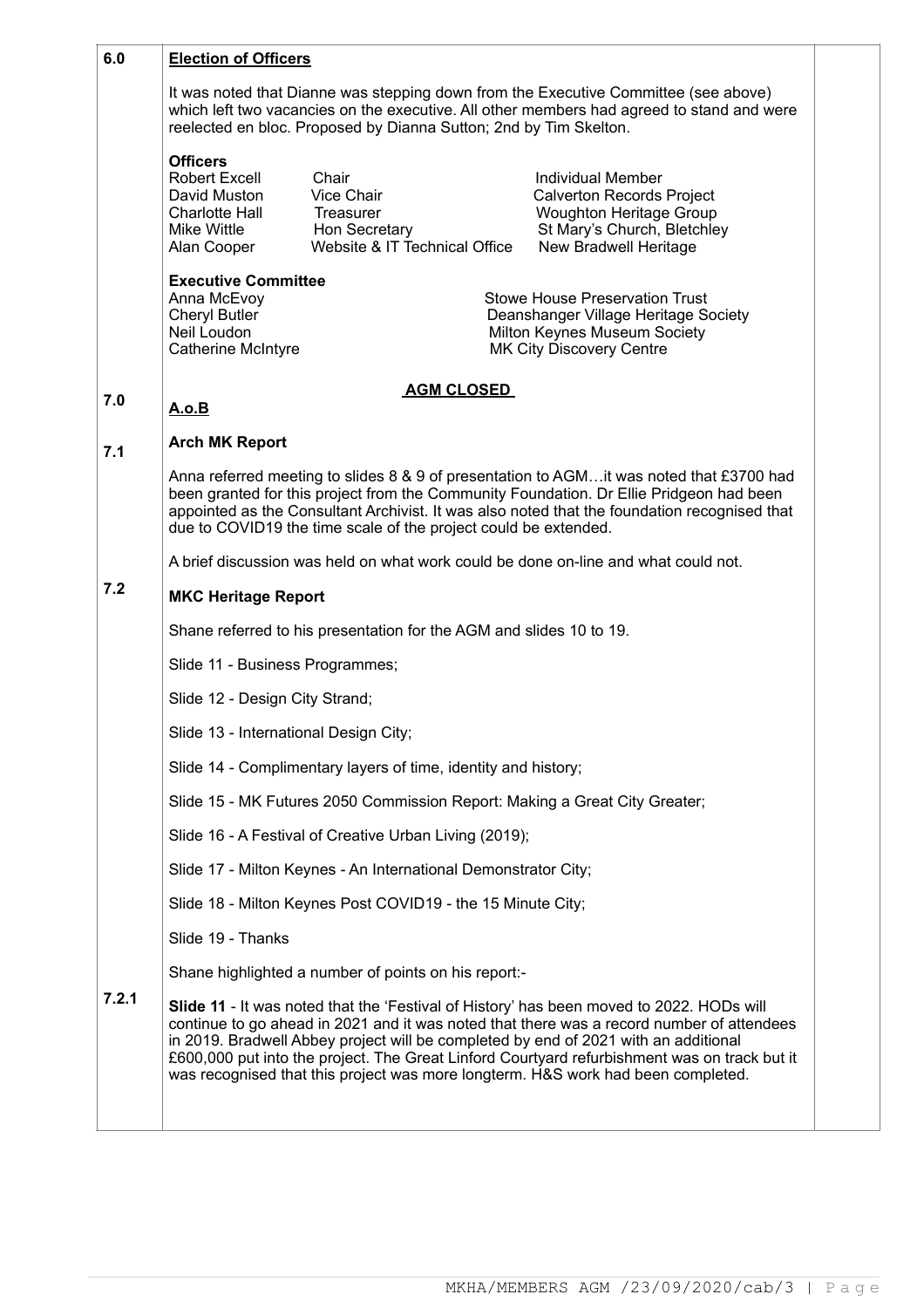It was noted that digital activity was here to stay and Shane expressed his thanks to Catherine for her contribution and help with this.

Shane indicated that the City Archive & MK ARCH development plan was a much wider project and needed further work on the plan before it is completed. There was also a shortfall in funding that was not helped by the overall MK Council shortfall of £14 million which effectively meant that only existing projects can be completed and then there is likely to be a 12 month break in funding.

**7.2.2 Slide 12** - The 'Festival of Creative Urban Living' went well and various things were learnt that can be used in the running of a further festival of this nature.

European City of Sport - one aspect was particularly highlighted that the walks are now available 365 days a year on a website.

UK New Towns Days MK - This was a flagship event held at the beginning of the year with international importance.

Homeworld Event - It was noted that the next events are expected to be held in May and September 2021.

- **7.2.3 Slide 13** - It was noted that the 'International Design City' is getting traction.
- **7.2.4 Slide 16** - It was noted that any future'Festival of Urban Living' may well be impacted by COVID19.
- **7.2.5 Slide 18** - It was noted that COVID19 had accelerated certain things in particular the idea of a linear park around and through the City Centre with more emphasis on creating a green city and decrease in car use. It was noted that 40% of MK was still available for development. It was hoped that a 'Town Deal' can be brokered with the Government in respect of Bletchley which is outside the 15 minute cycle limit of MK City Centre with fast rapid transport system.
- **7.2.6 Questions & Answers** - It was noted that MK Central Library was still closed and staff being used to assist with the MK Food Bank. Only the local libraries are open. Any transfer of documents between Aylesbury Records and MK Library was not yet possible currently.

A number of questions were raised and answered in respect of the Festival of Urban Living and the anniversary of Homeworld next year.

### **7.3 HODs Debrief (slides 20 & 21)**

It was noted that attendees were a lot lower than in 2019 and a number of events had been cancelled due to COVID19 but the events that were held were in the main fully booked.

The Great Linford team dressed in period costume.

Overall given the difficult situation this year the event was a success.

#### **7.4 Members Reports (slides 24 -29)**

- **7.4.1 New Bradwell Heritage Group -** It was noted that this group had been dissolved and reformed itself as 'New Bradwell Heritage' with a new logo (see slide 25);
- **7.4.2 Stowe House PT** - It was noted that the house is currently closed to the public (COVID19) but scaffolding tours can be arranged (see slides 26 &27);
- **7.4.3 DVHS** - Litter picking continues - see slides 28 & 29;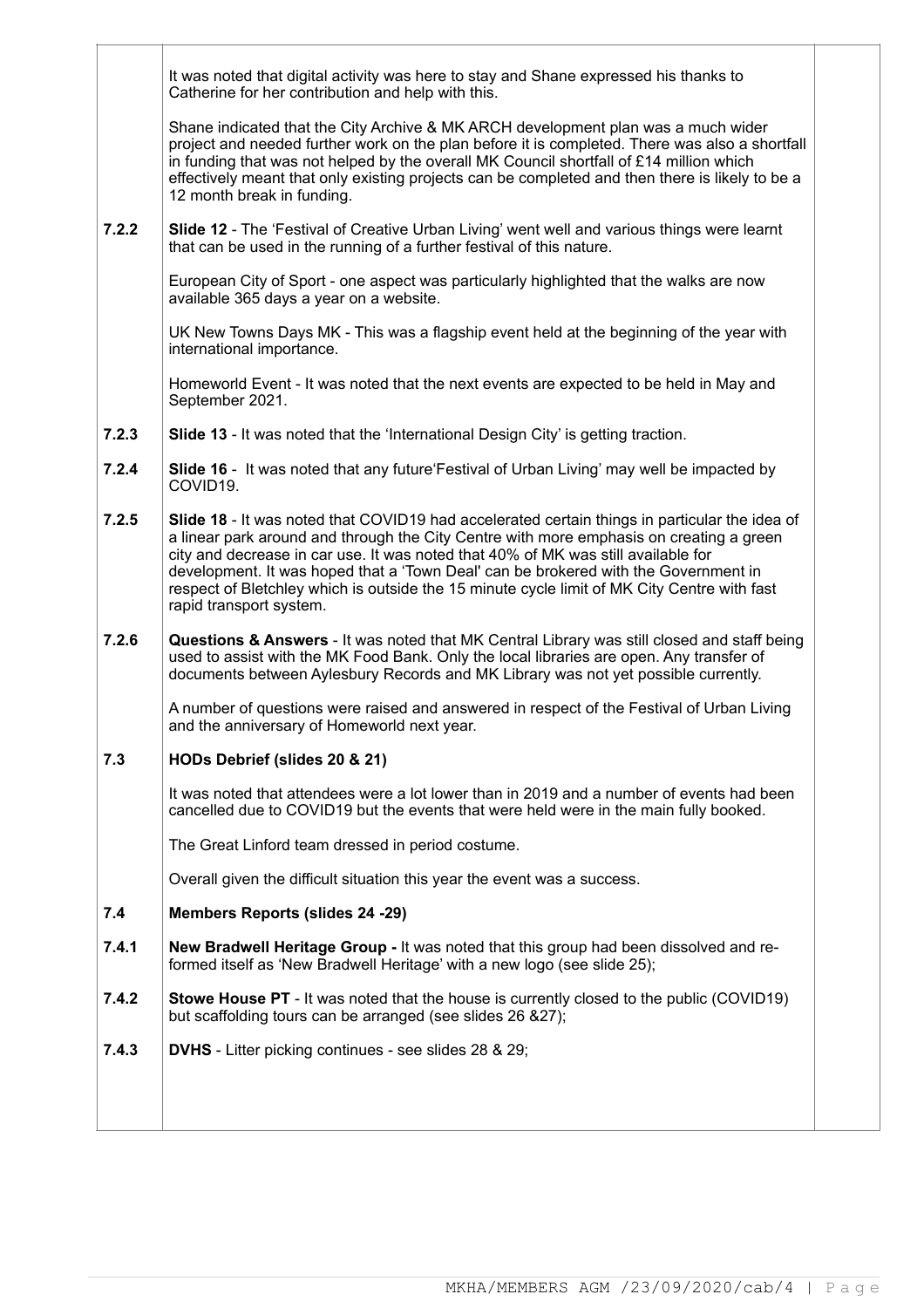| 7.5   | Members Reports given on the night (not on slides)                                                                                                                                                                                                                                                                   |            |
|-------|----------------------------------------------------------------------------------------------------------------------------------------------------------------------------------------------------------------------------------------------------------------------------------------------------------------------|------------|
| 7.5.1 | Towcester & District Local History Society & Towcester Historic Survey - meetings<br>were being held on Zoom. Brian offered to undertake online talks on the history and analysis<br>of local historic buildings for groups if they are looking for a speaker.                                                       | BG         |
| 7.5.2 | Newport Pagnell Historical Society - have been undertaking archiving work over lockdown<br>as the museum is closed. Local historical walks have been undertaken. Meetings via Zoom<br>have been mixed.                                                                                                               |            |
| 7.5.3 | St Marys Church, Bletchley - visiting the church has been very limited due to COVID19 so<br>no formal program of opening has been possible. Digital documentation has been available<br>online. Currently a new website is being complied with the help of the archivist at the OU as<br>part of a personal project. |            |
| 7.5.4 | Marston Vale Community Rail - In July the Heritage Centre was opened again for 3 days<br>per week and it is hoped to open 6 days per week from October 2020.                                                                                                                                                         |            |
| 7.5.5 | Woughton Heritage Group - Currently concentrating on the archive and building a website.                                                                                                                                                                                                                             |            |
| 7.5.6 | MK Forum - Currently concentrating on provision of walking tours.                                                                                                                                                                                                                                                    |            |
| 7.5.7 | John Gosling - Currently concentrating on restoring the 'Old Phone Box'. If anyone can help<br>with this or knows of anyone with knowledge how to restore such an item John would love to<br>hear from them.                                                                                                         | <b>ALL</b> |
| 7.5.8 | MK Museum Society - The museum is open but via pre-booked tickets only.                                                                                                                                                                                                                                              |            |
| 8.0   | <b>MEETING CLOSED</b> with thanks to Anna and David for providing Zoom link and power point<br>display etc                                                                                                                                                                                                           |            |
|       | <b>FINISH</b>                                                                                                                                                                                                                                                                                                        |            |
|       |                                                                                                                                                                                                                                                                                                                      |            |
|       |                                                                                                                                                                                                                                                                                                                      |            |
|       |                                                                                                                                                                                                                                                                                                                      |            |
|       |                                                                                                                                                                                                                                                                                                                      |            |
|       |                                                                                                                                                                                                                                                                                                                      |            |
|       |                                                                                                                                                                                                                                                                                                                      |            |
|       |                                                                                                                                                                                                                                                                                                                      |            |
|       |                                                                                                                                                                                                                                                                                                                      |            |
|       |                                                                                                                                                                                                                                                                                                                      |            |
|       |                                                                                                                                                                                                                                                                                                                      |            |
|       |                                                                                                                                                                                                                                                                                                                      |            |
|       |                                                                                                                                                                                                                                                                                                                      |            |
|       |                                                                                                                                                                                                                                                                                                                      |            |
|       |                                                                                                                                                                                                                                                                                                                      |            |